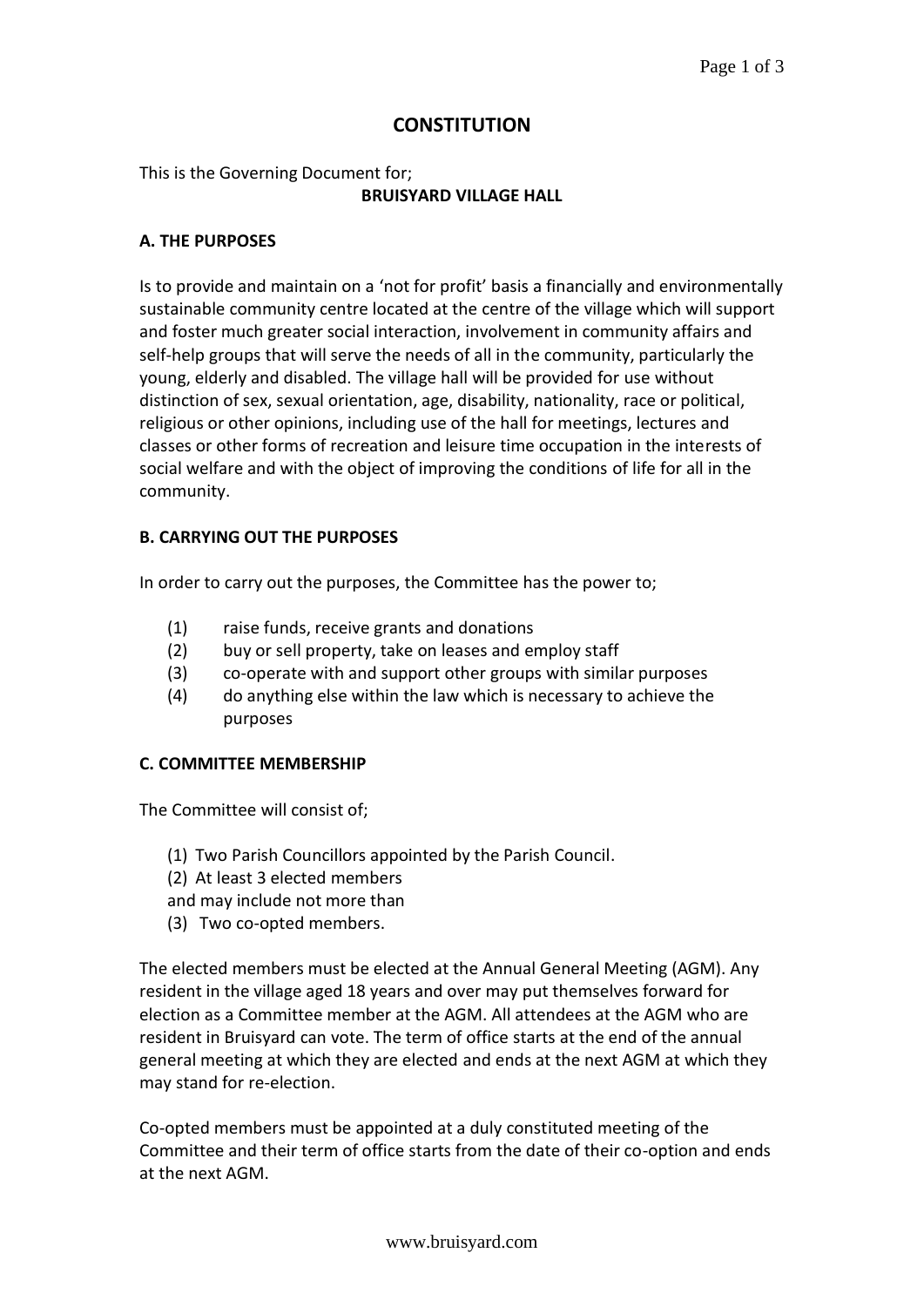All members of the committee retire from office together at the end of the annual general meeting next after the date on which they came into office but they may be re-elected or reappointed.

#### **D. ANNUAL GENERAL MEETING – AGM**

- (1) The AGM must be held every year. The agenda will be displayed on the village notice boards and village website at least 14 days before the AGM. Whenever possible, the AGM will be held immediately following the Parish Annual General Meeting.
- (2) There must be at least 4 Committee members present at the AGM.
- (3) The Committee shall present the annual report and accounts.
- (4) Any resident in Bruisyard over the age of 18 years may put themselves forward for election as a Committee member at the AGM.
- (5) At least 3 residents in the village aged 18 or over shall be elected to the Committee.
- (6) The Parish Council will name the 2 Parish Councillors appointed to serve on the Committee.

## **E. COMMITTEE**

- (1) The Committee shall hold at least 4 meetings each year. They will elect a chair, treasurer and secretary at their first meeting.
- (2) At least 3 Committee members must be at a committee meeting to be able to take decisions. Minutes shall be kept for every meeting.
- (3) The Committee must keep accounts which may be viewed by any resident in the village on request.
- (4) During the year, the Committee may appoint up to 2 co-opted members on to the Committee who will stand down at the next AGM but are eligible for re-election.
- (5) The Committee may take reasonable additional rules for the proper conduct and management of the Committee. These rules must not conflict with this constitution or the law.
- (6) The Secretary will keep a register of the name and address of committee members and the dates on which their terms of office begin and end.
- (7) All decisions made by the Committee will be agreed by a simple majority of the votes cast at the committee meeting. The chairman of the meeting may cast a second or casting vote only if there is a tied vote.

# **F. MONEY**

- (1) Funds must be held in the Bruisyard Village Hall account. All cheques must be signed by 2 Committee members. Payments made by online banking must require dual authorisation.
- (2) Funds cannot be used to pay Committee members except;
- to refund legitimate expenses